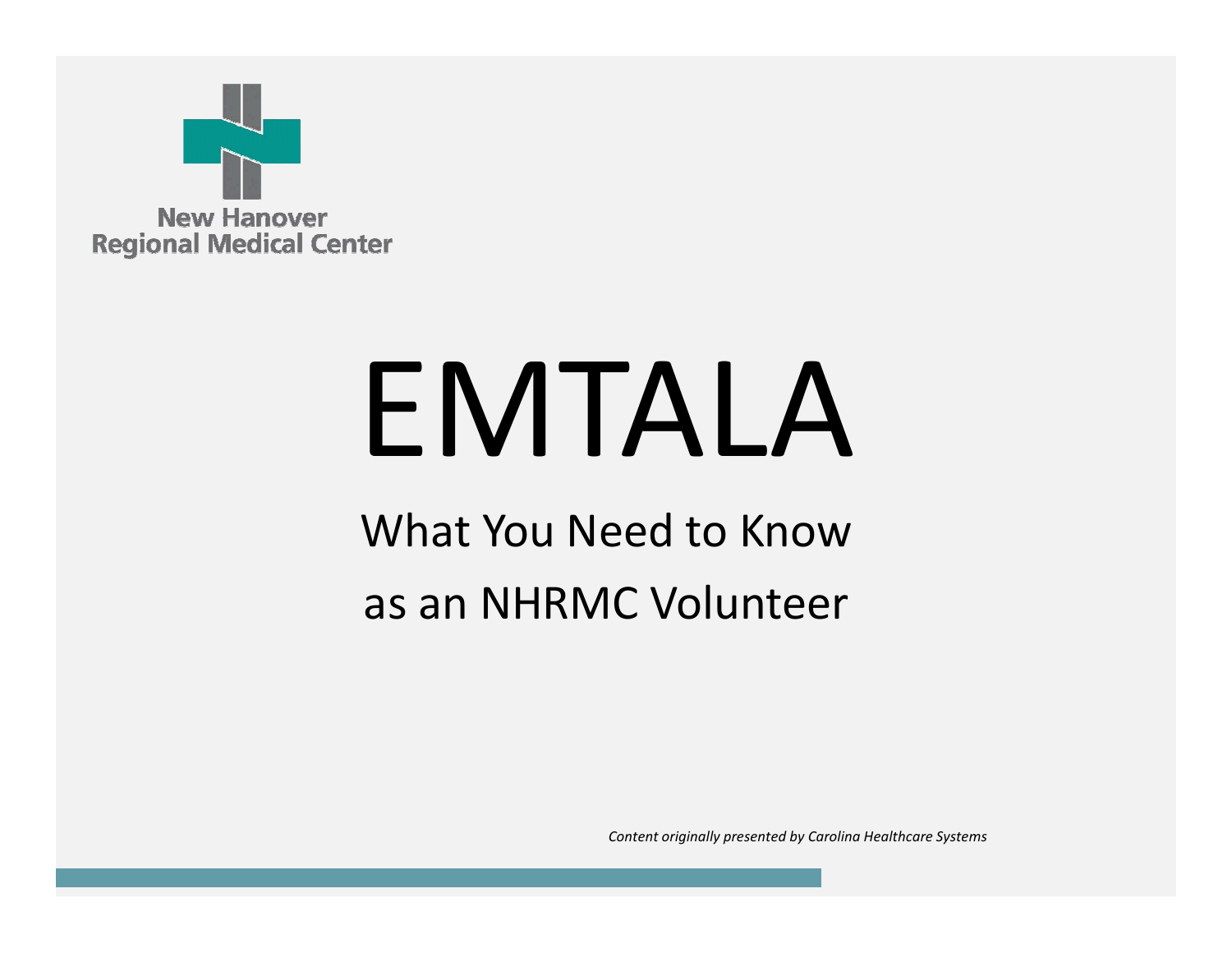# **Objectives**

- 1. Learner will be able to describe the EMTALA law.
- 2. Learner will be able to describe the medical screening exam &EMTALA implications of an emergency medical condition.
- 3. Learner will be able to describe EMTALA implications for patienttransfers.
- 4. Learner will be able to correctly apply EMTALA regulations twoclinical scenarios.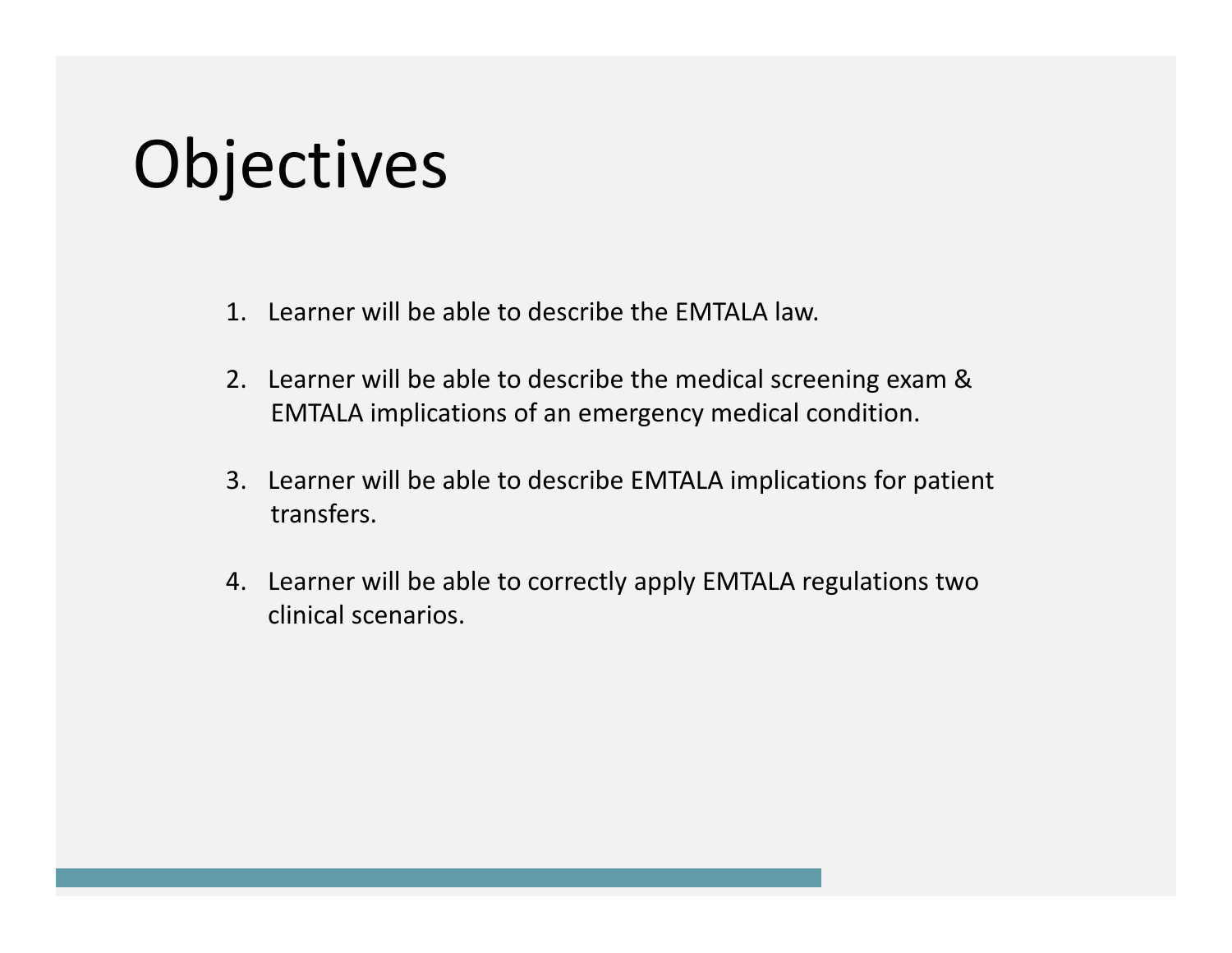

# What is EMTALA?

#### Emergency Medical Treatment and Labor Act

- Original purpose was to prevent uninsured patients from being dumped on public hospitals
- Now includes transfer and on-call requirements

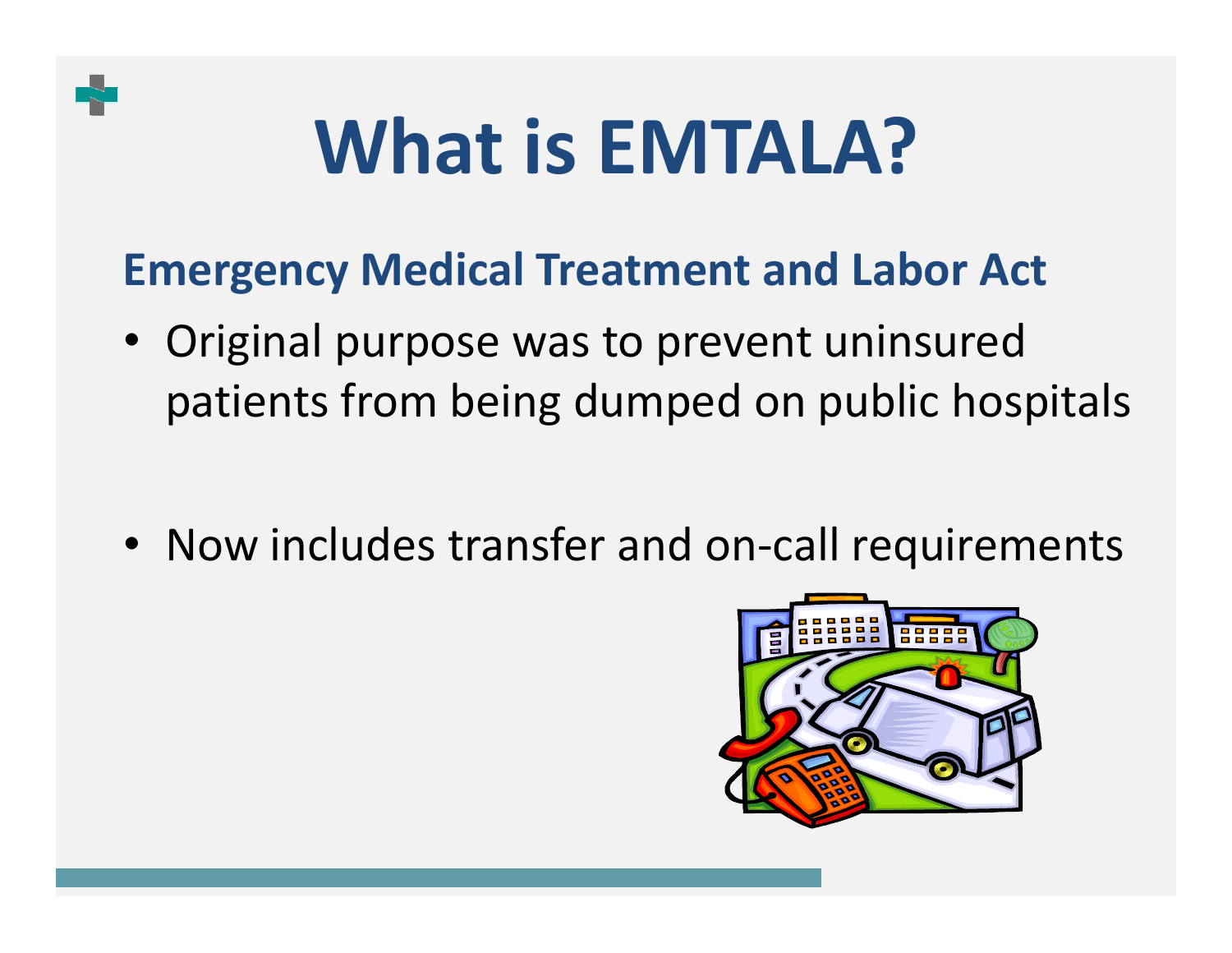

### Basic Law

Any person who comes to the emergency department must undergo a medical screening examination by a qualified medical professional to determine if they have an emergency medical condition, in which case, they must be stabilizedor appropriately transferred to another facility.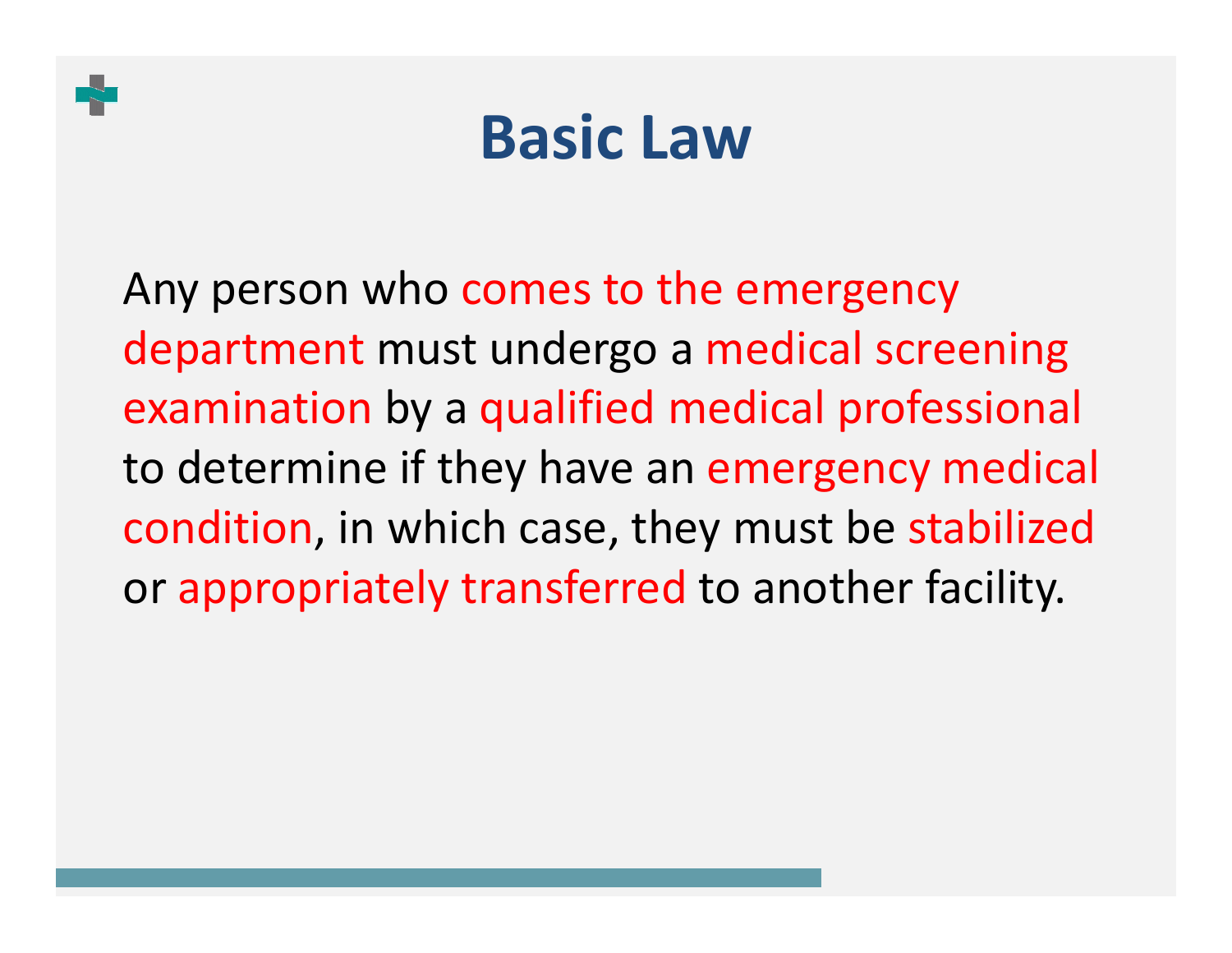# Who Has to Comply with EMTALA?

- Medicare hospitals with "dedicated emergency rooms"
	- –— Emergency Department
	- and the state of the state  $-$  Hospitals with urgent cares on their campus
	- – Facilities advertised as treating emergency conditions without an appointment
	- – $-$  Facilities where 1/3 of the prior year's patient base was emergency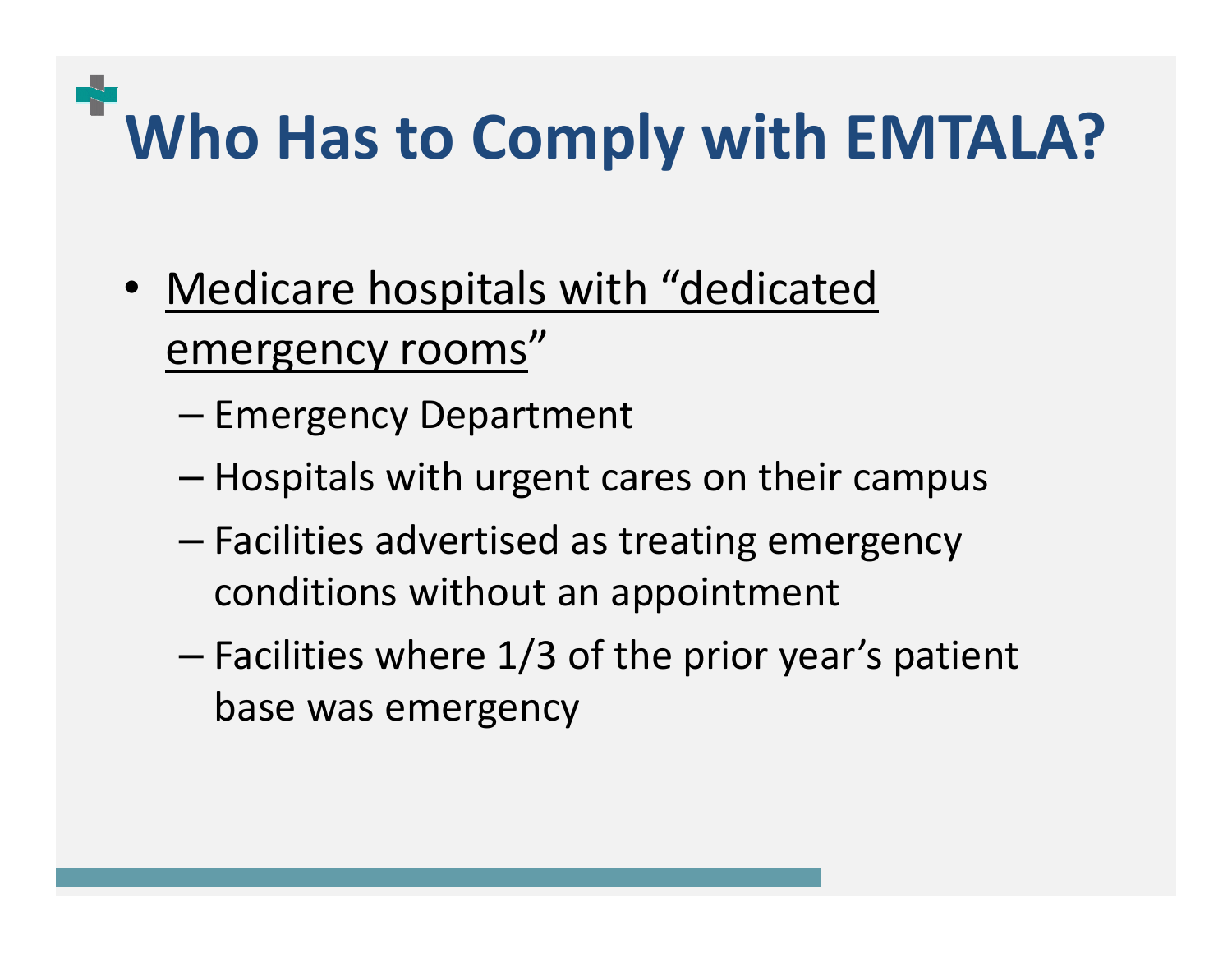# When Does EMTALA Stop Applying?

- •Person is stabilized
- •Person is admitted as an inpatient

–Except when a woman is in active labor, in that case, EMTALA continues to apply regardless of inpatient status.

 $\bullet$ Person is properly transferred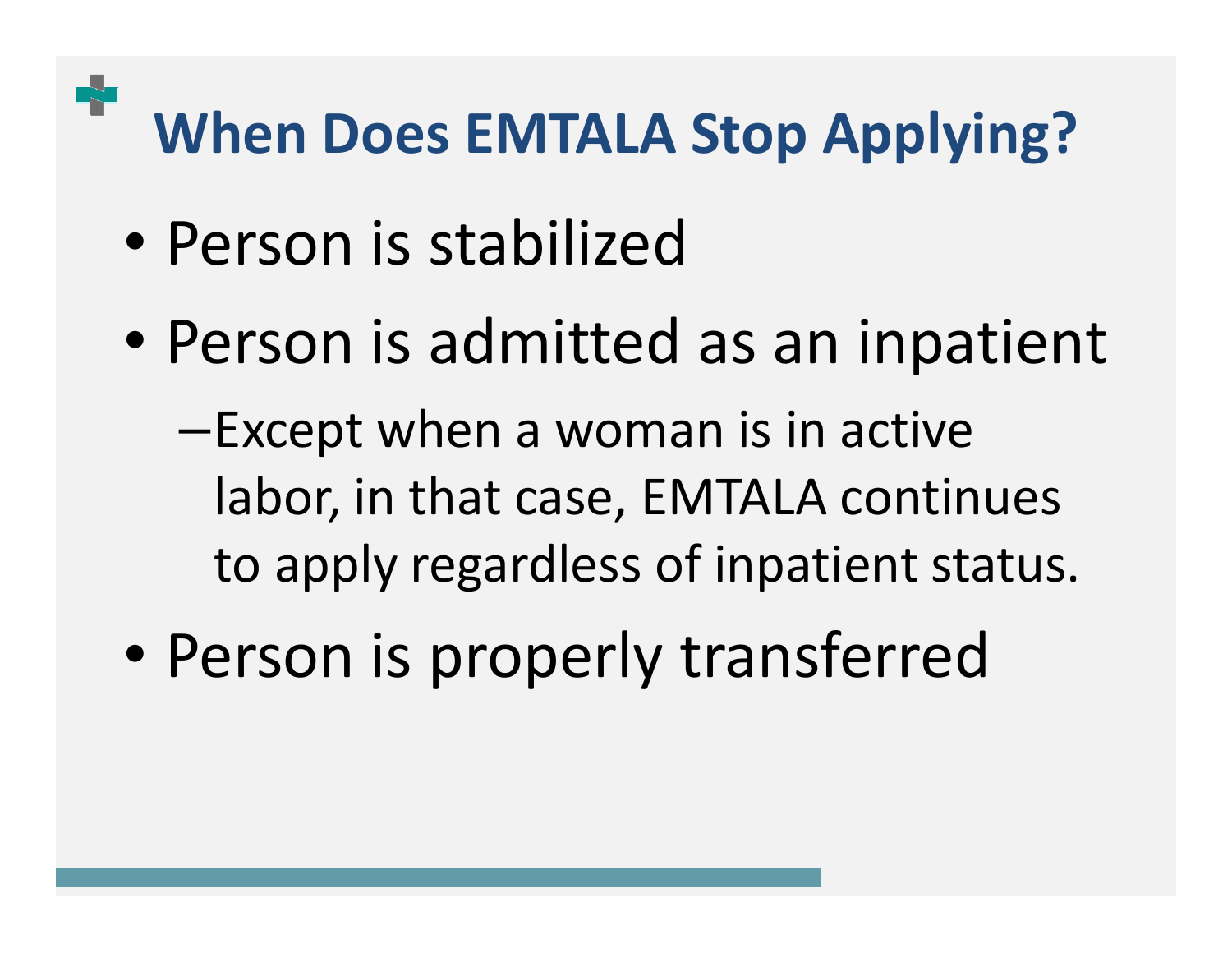

# Any Person Means ANY Person

EMTALA applies regardless of a person's insurance status, race, nationality, etc.

Physicians cannot select out their own patients: any person who comes to the ED and triggers EMTALA must be treated the same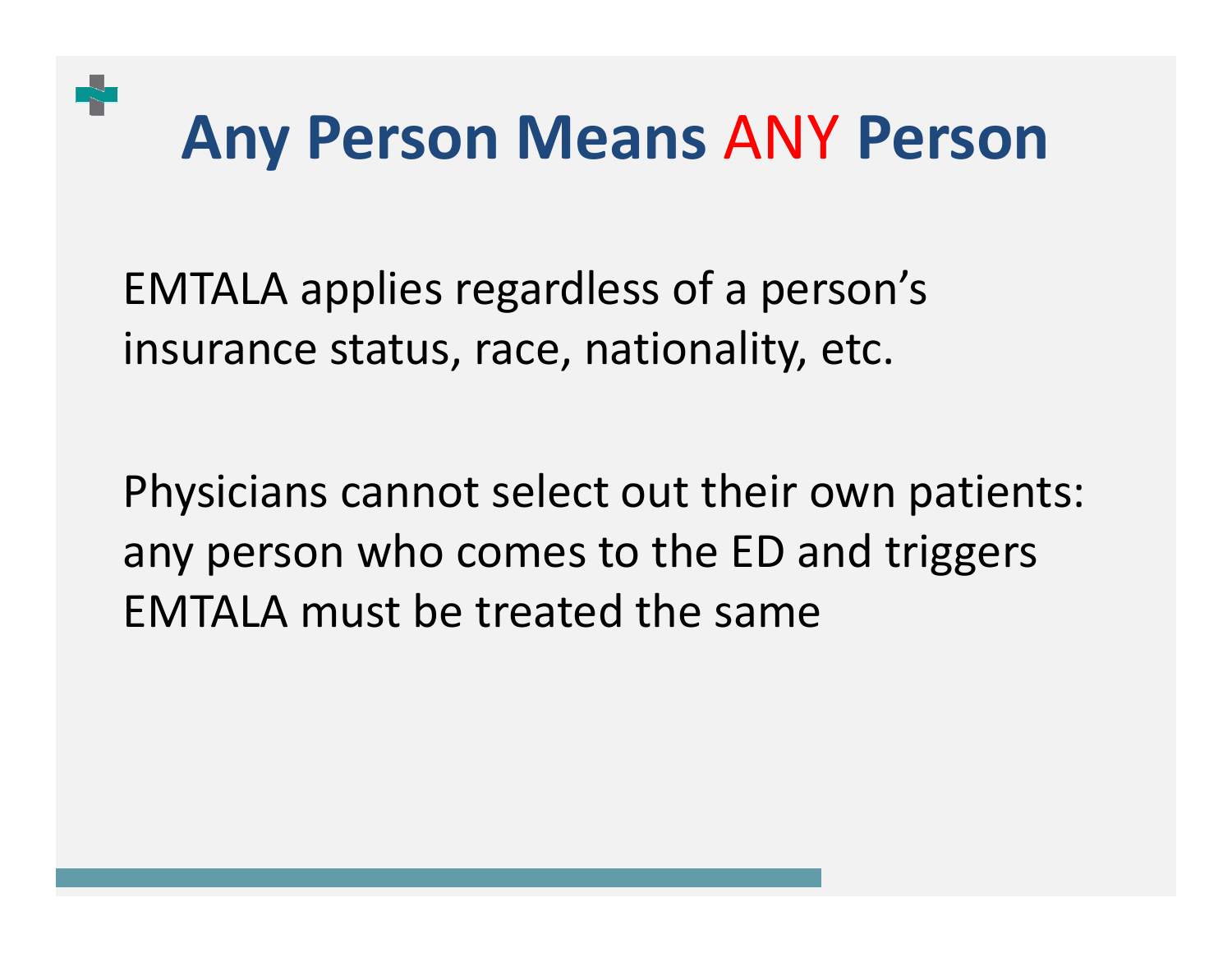

### Look Beyond the ED Walls for Emergency Medical Conditions

EMTALA applies when a person "requests" examination or treatment for an emergency medical condition anywhere on hospital property.

Example: If a person wanders into the radiology department with chest pain, EMTALA is triggered even though the person is not at the ED because he has an "emergency medical condition".

EMTALA extends to 250 yards around the main hospital campus buildingsExample: If a person collapses on the sidewalk outside of the ED, EMTALA is triggered

"Request": A prudent layperson would believe that they need emergency medical treatment based on their appearance or behavior

Example: If a person comes to the ED asking for directions to the hardware store but is bleeding from a head wound, they are making a "request" under EMTALA.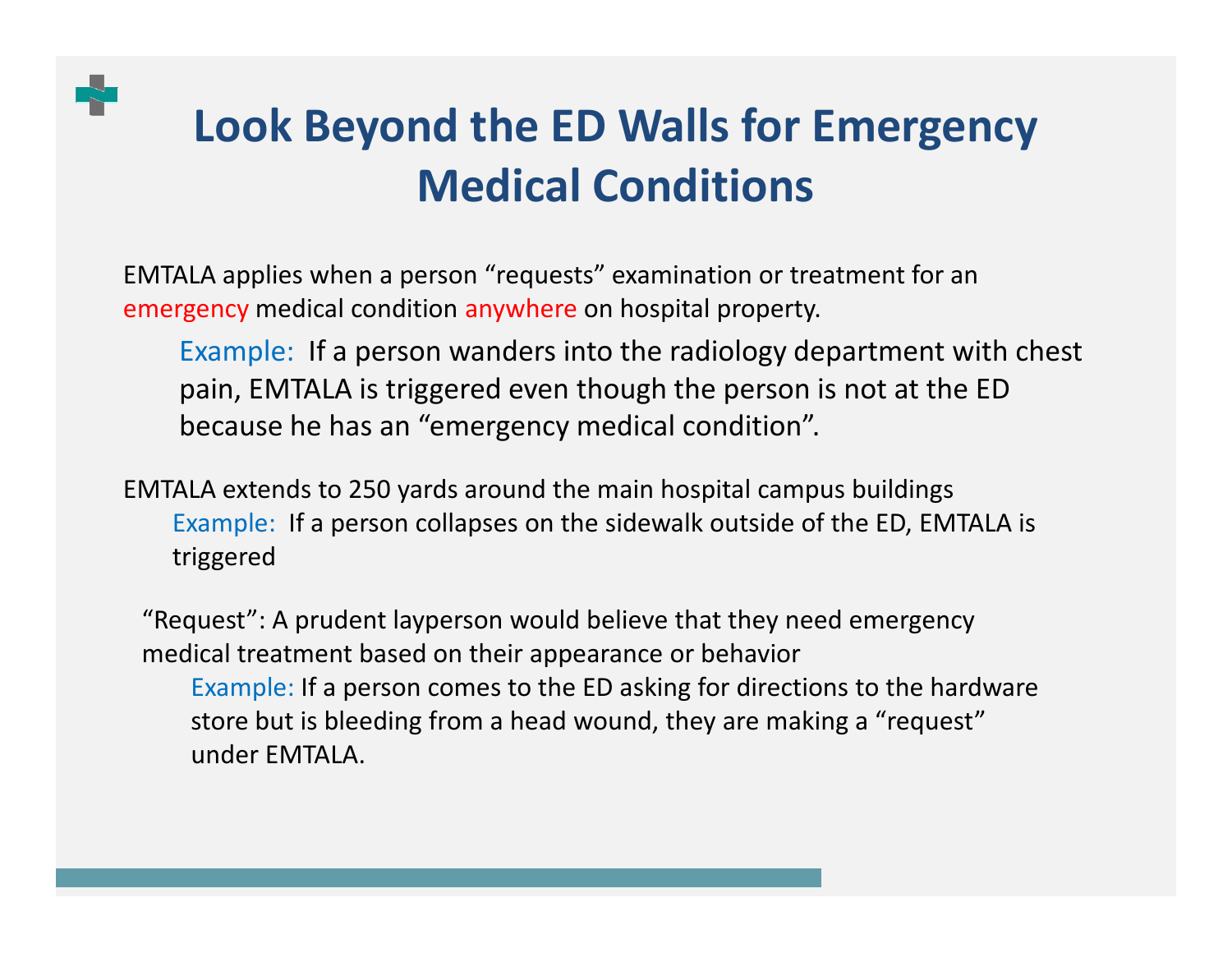

• "MSE": A medical evaluation to determine whether the person has an "emergency medical condition" ("EMC")

 $\frac{1}{\sqrt{2}}$ 

• Scope of the MSE should be reasonably calculated to determine (with reasonable clinical confidence) if the person's condition constitutes an EMC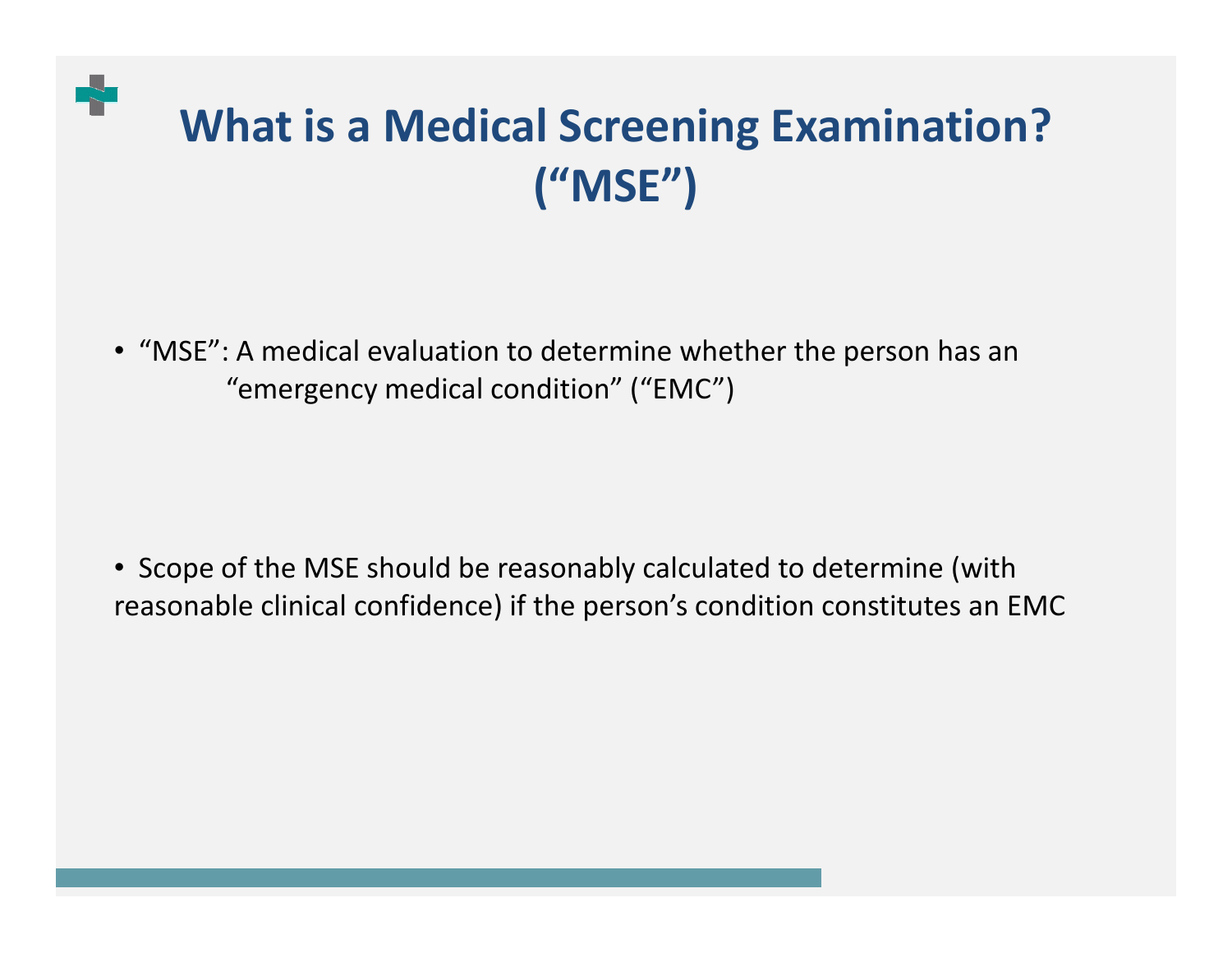

# Who Can Do The MSE?

Medical professionals who are deemed qualified to conduct MSEs by the hospital bylaws. At NHRMC, the MSE must conducted by the physician, PA or FNP.

It is not an EMTALA violation if a person refuses the MSE if: •Provider documents that he explained the examination and treatment, the risks and benefits they present, and that the person refused the MSE

 •Reasonable attempts have been made to have the person sign a refusal of MSE (document attempt)

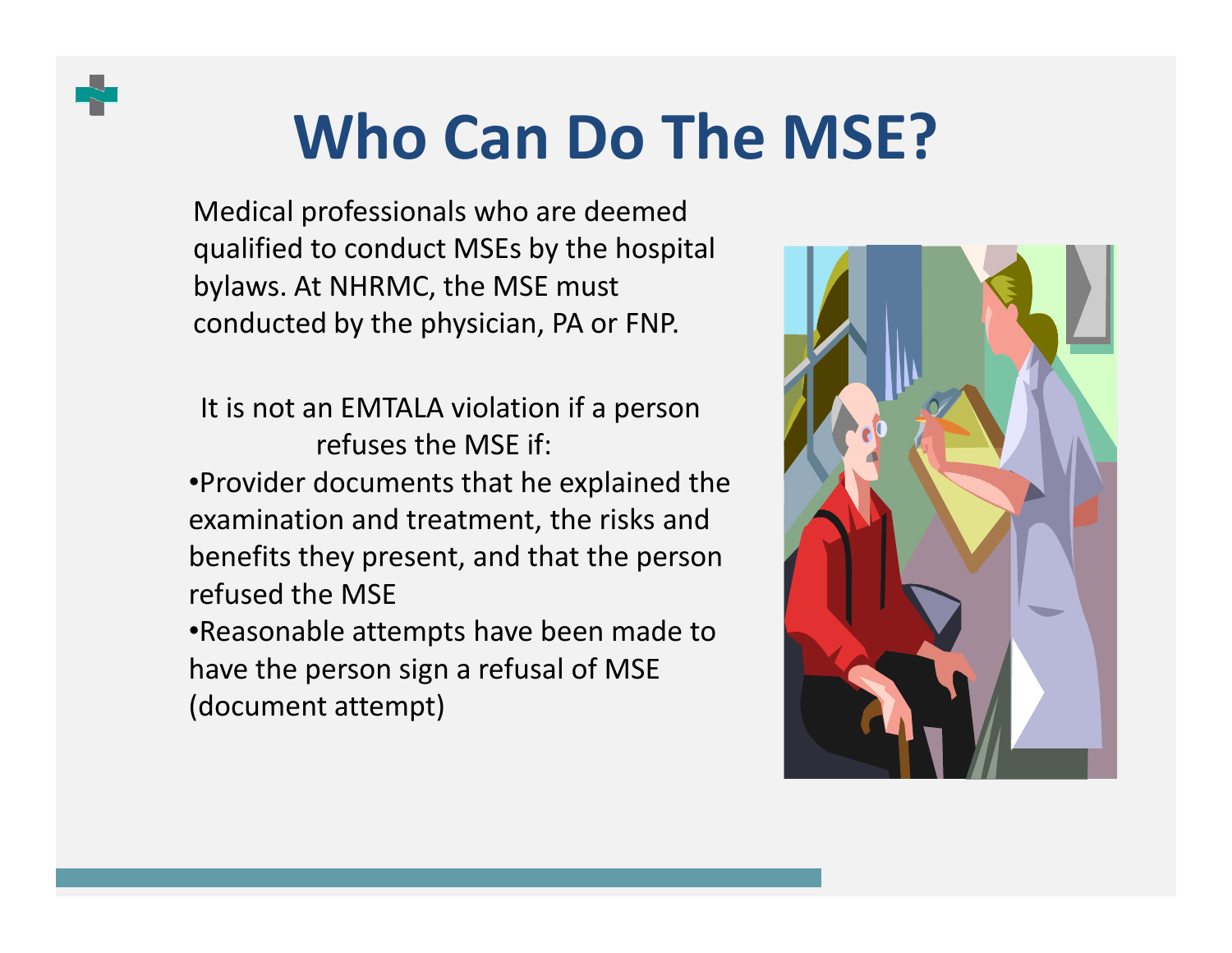# Does The MSE Reveal An "Emergency Medical Condition"?

Emergency Medical Conditions ("EMC") are medical conditions with such acute symptoms (including severe pain) that, if not given immediate medical attention, would likely:

- – $-$  Place the person's health in serious jeopardy;
- – $-$  seriously impairs the person's bodily functions; or
- – $-$  cause serious dysfunction in the person's bodily organs or parts.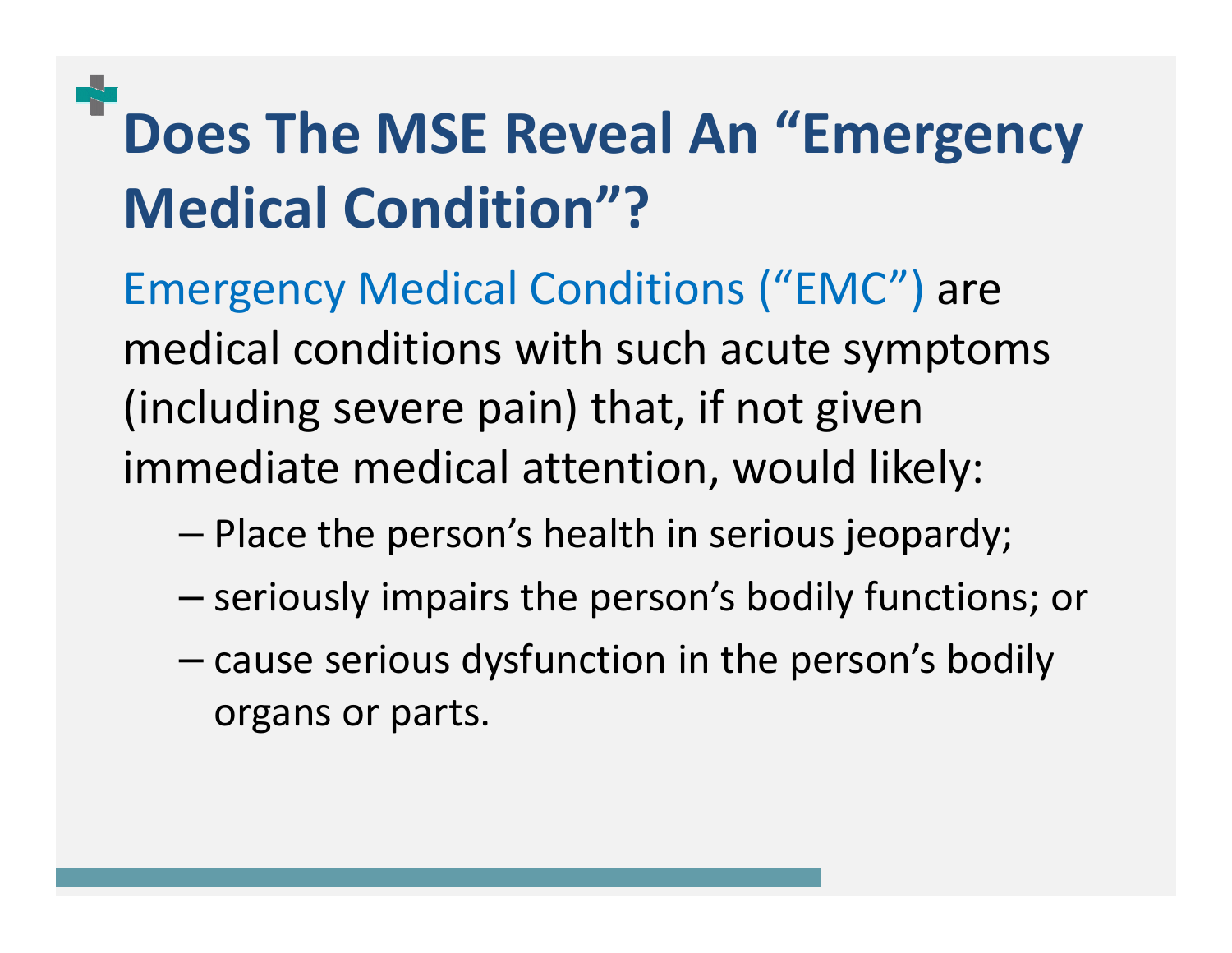

# When Pregnancy Is An EMC

- The woman is having contractions and
	- –- There is not enough time to safely transfer her before delivery

#### OR

– Transferring the woman could pose a threat to the safety and health of the patient or her unborn child.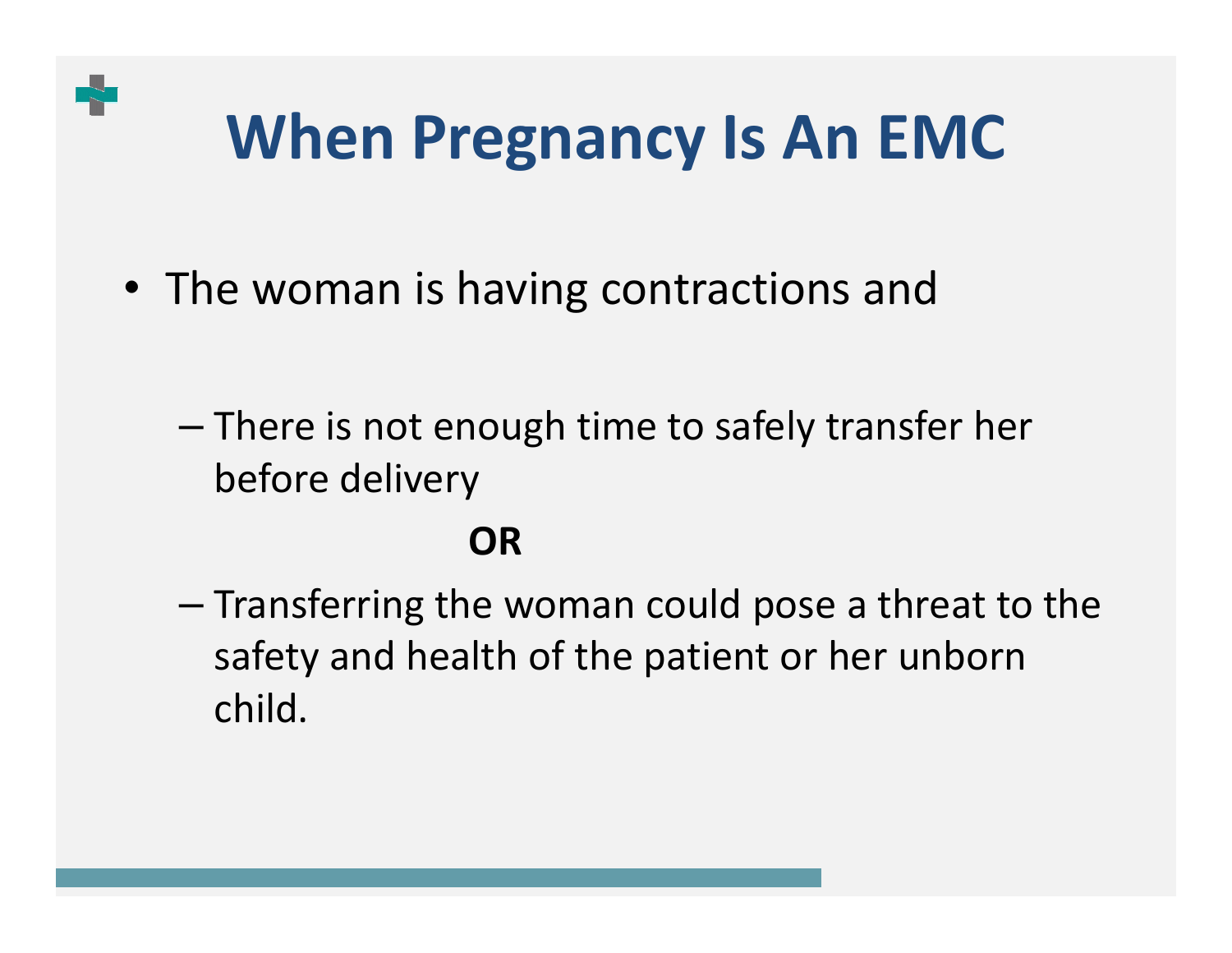# When Mental Illness Is An EMC



If the person is grossly psychotic or expresses suicidal or homicidal thoughts or gestures that would be dangerous to themselves or others, then they have an EMC.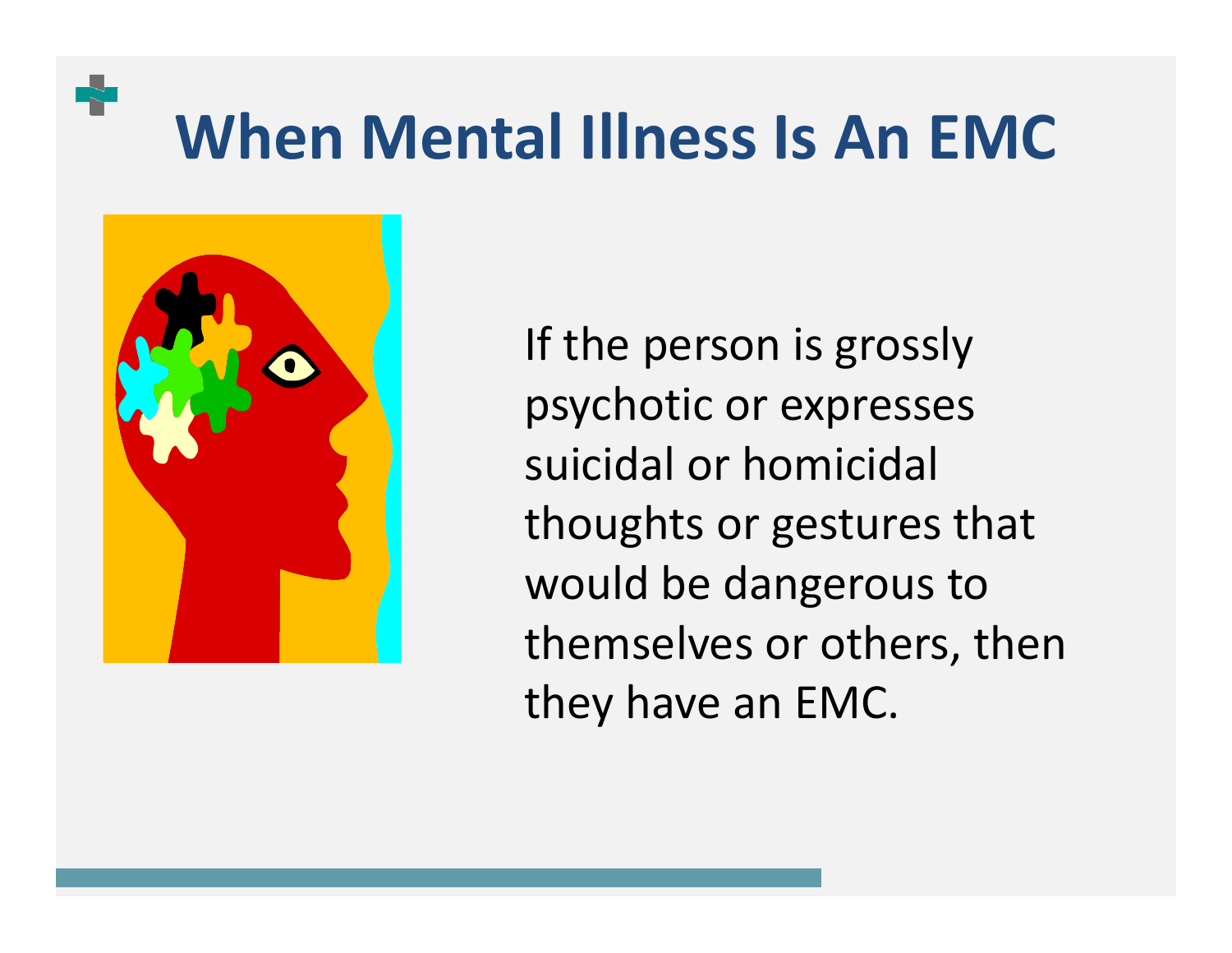# If The MSE Reveals An EMC, Stabilize The Condition

Hospital must provide stabilizing treatment for an EMC within its capabilities and capacity.

- Capability of the facility means the physical space, equipment, supplies, and specialized services of the hospital.
- Capability of the staff means level of care personnel can provide based on their training and scope of professional license.
- Capacity means beds, staff and equipment, but also takes into account whether hospital

customarily accommodates patients in excess of occupancy limits.

#### When Is A Person Stable?

The person is "stable" when:

The treating physician/other attending ED medical professional has determined (with reasonable clinical confidence) that the EMC has been resolved No material deterioration of the condition is likely to result from or occur during a transfer within a reasonable medical probability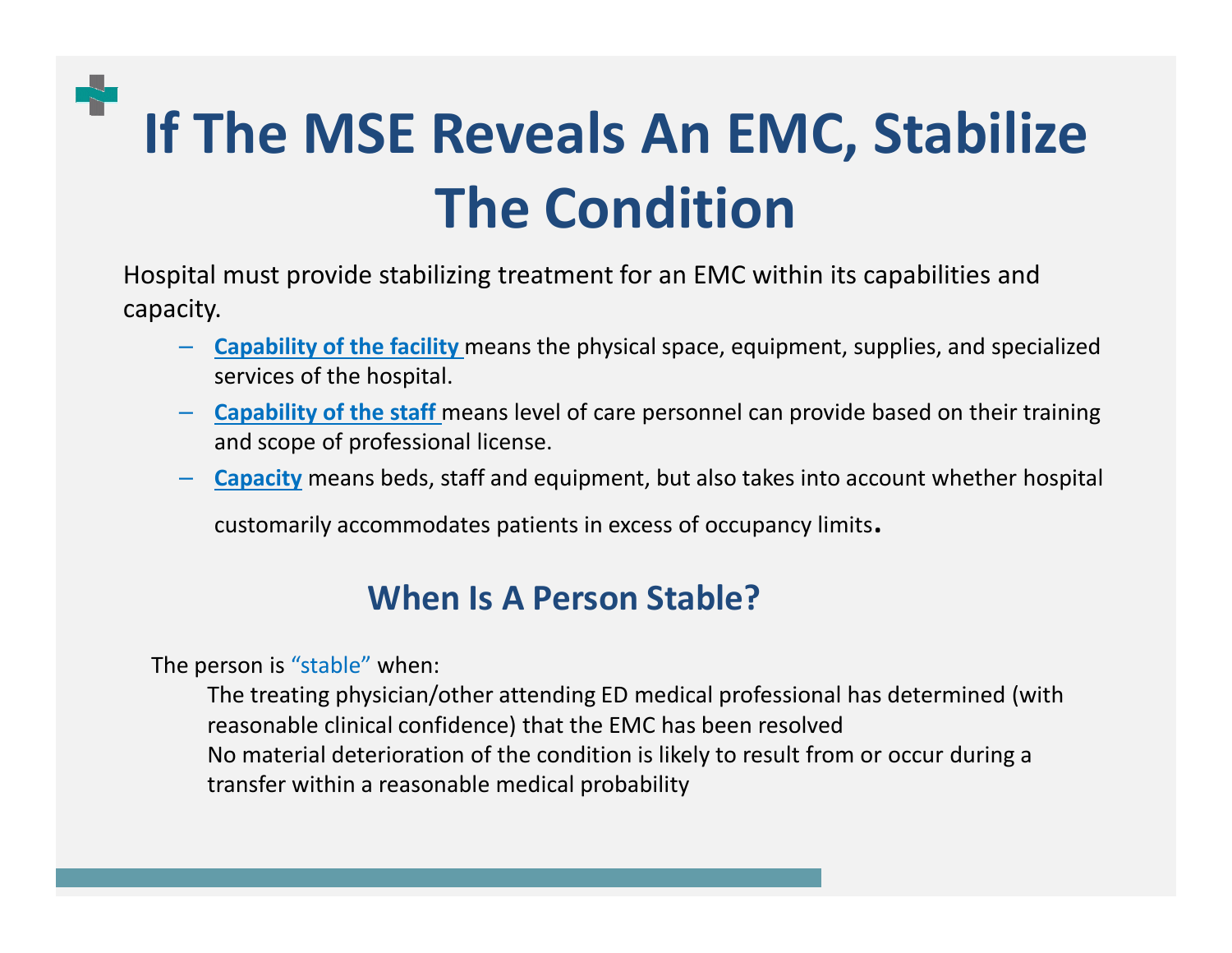# If EMC Cannot Be Stabilized, Person Can Be Appropriately Transferred

 $\frac{1}{\sqrt{2}}$ 

• If a person's EMC cannot be stabilized at this facility and all applicable resources have been exhausted to treat the EMC, the person must be transferred to a facility that has the capacity and capability to do so.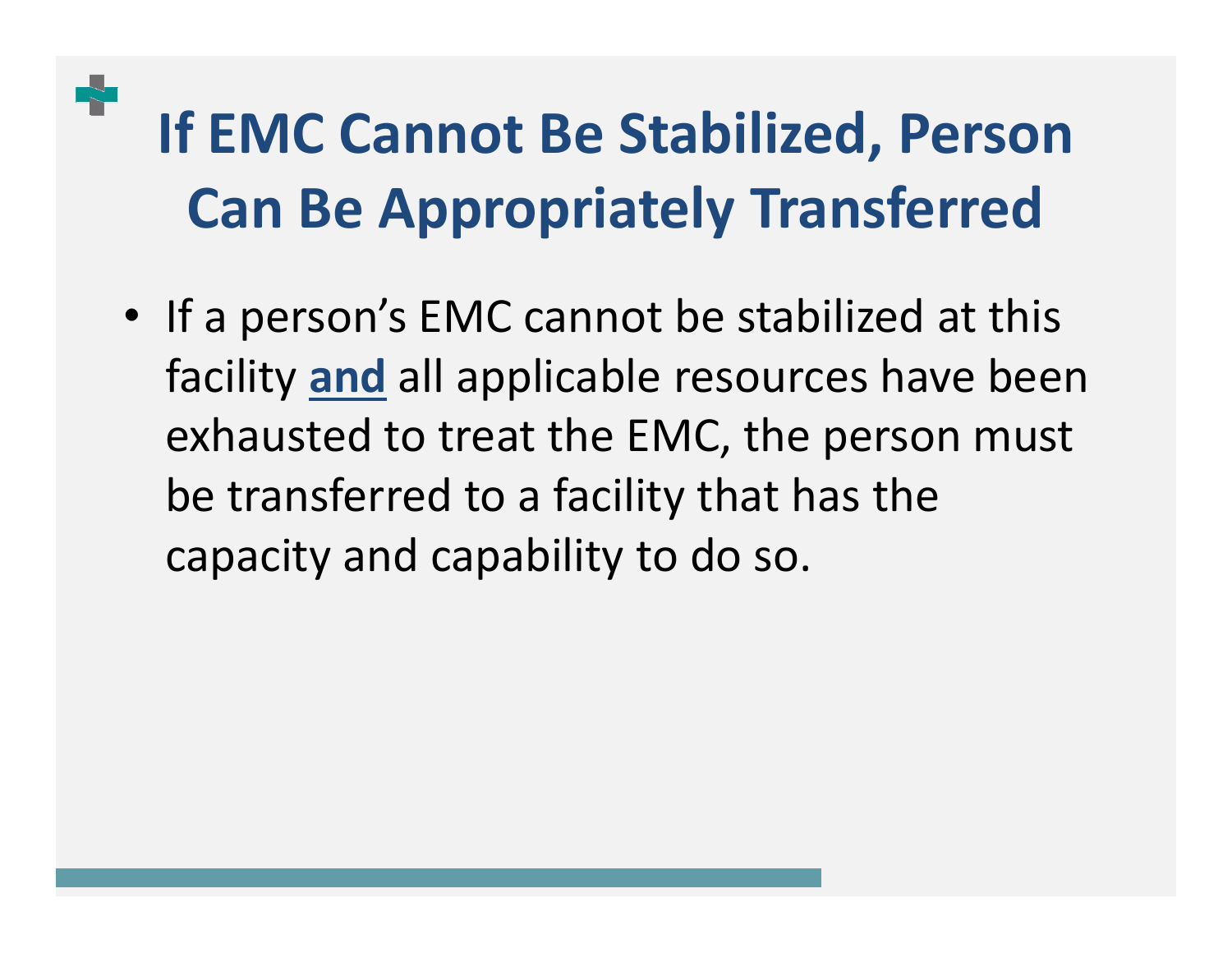

### Penalties For SubstantiatedEMTALA Violations

- \$50,000 fine for hospitals with 100+ beds per violation
- \$50,000 fine for physician who examines, treats or transfers a patient in violation of EMTALA
	- – $-$  This is NOT covered by malpractice insurance
- Possible termination from participation in Medicare
	- –Worth millions of dollars of revenue
	- – $-$  Bad publicity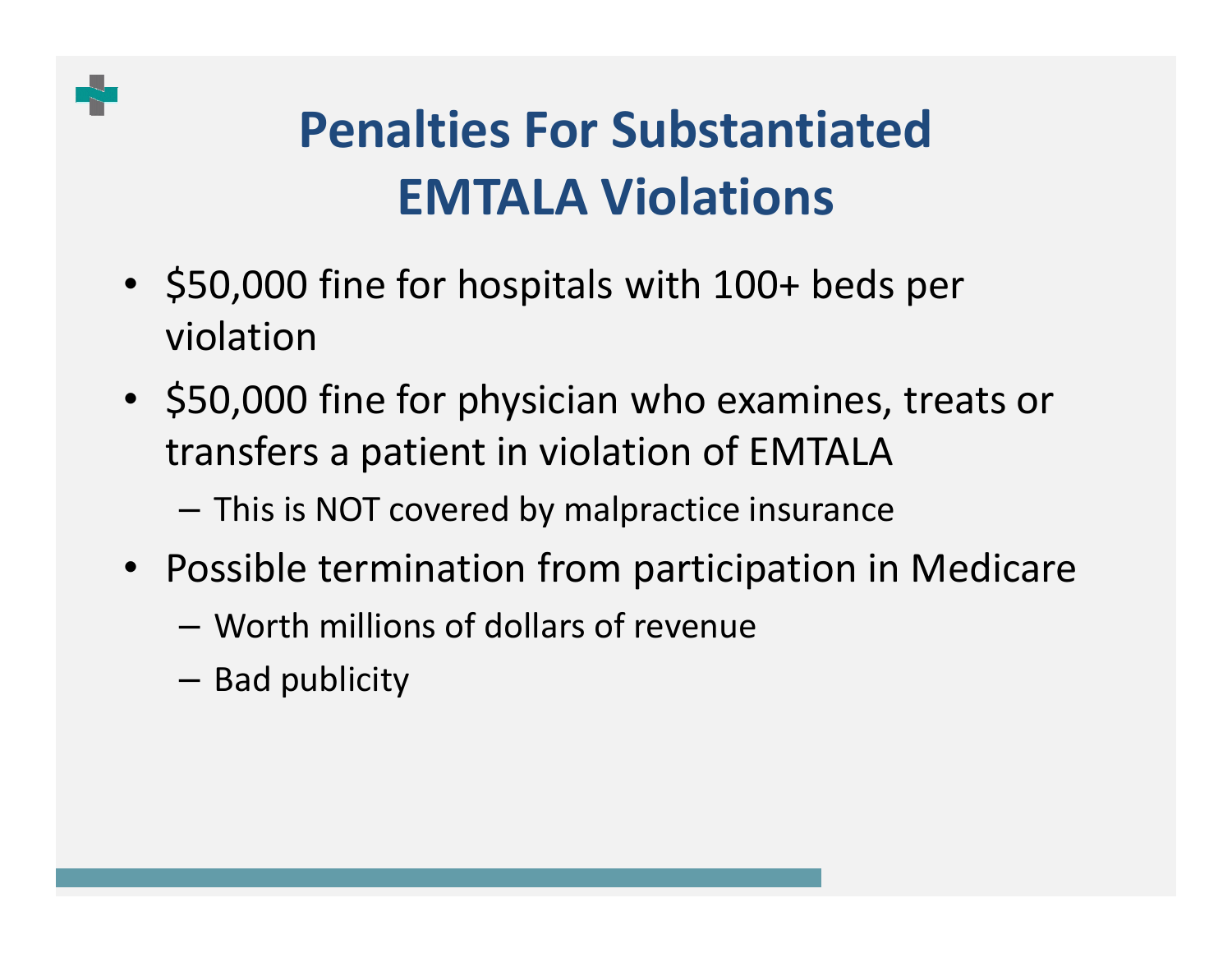

Children

Now it's time to apply your EMTALA knowledge and expertise.

Following are four scenarios. Please read each case and then select whether an EMTALA violation has occurred.

Use the "Yes"/"No" buttons to advance.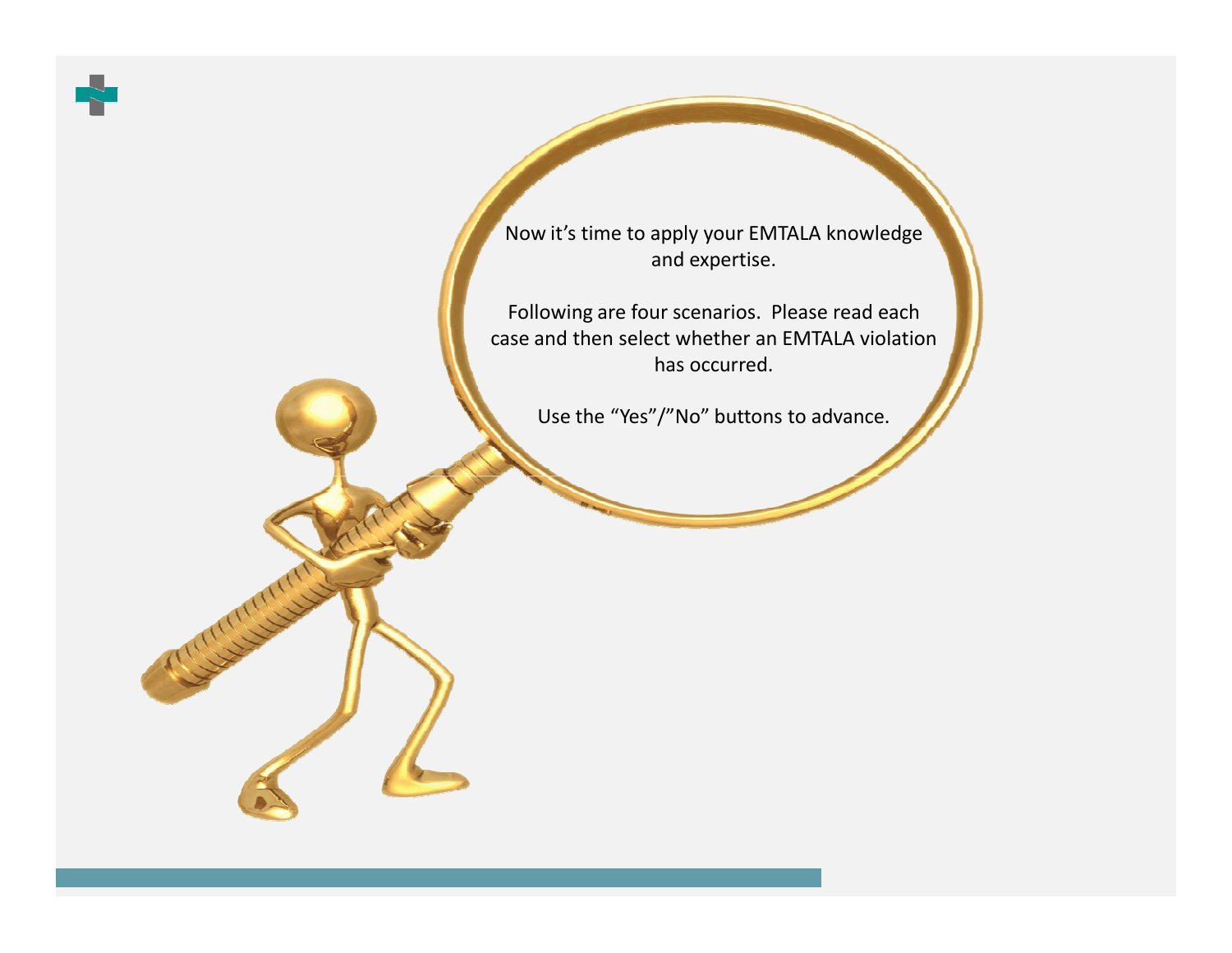

### ED Intake Scenario

A patient arrives at the ED intake area and asks a volunteer what the wait times are at the OH ED. The volunteer states that there is no waiting and provides the patient with a map to the OH.

### EMTALA violation?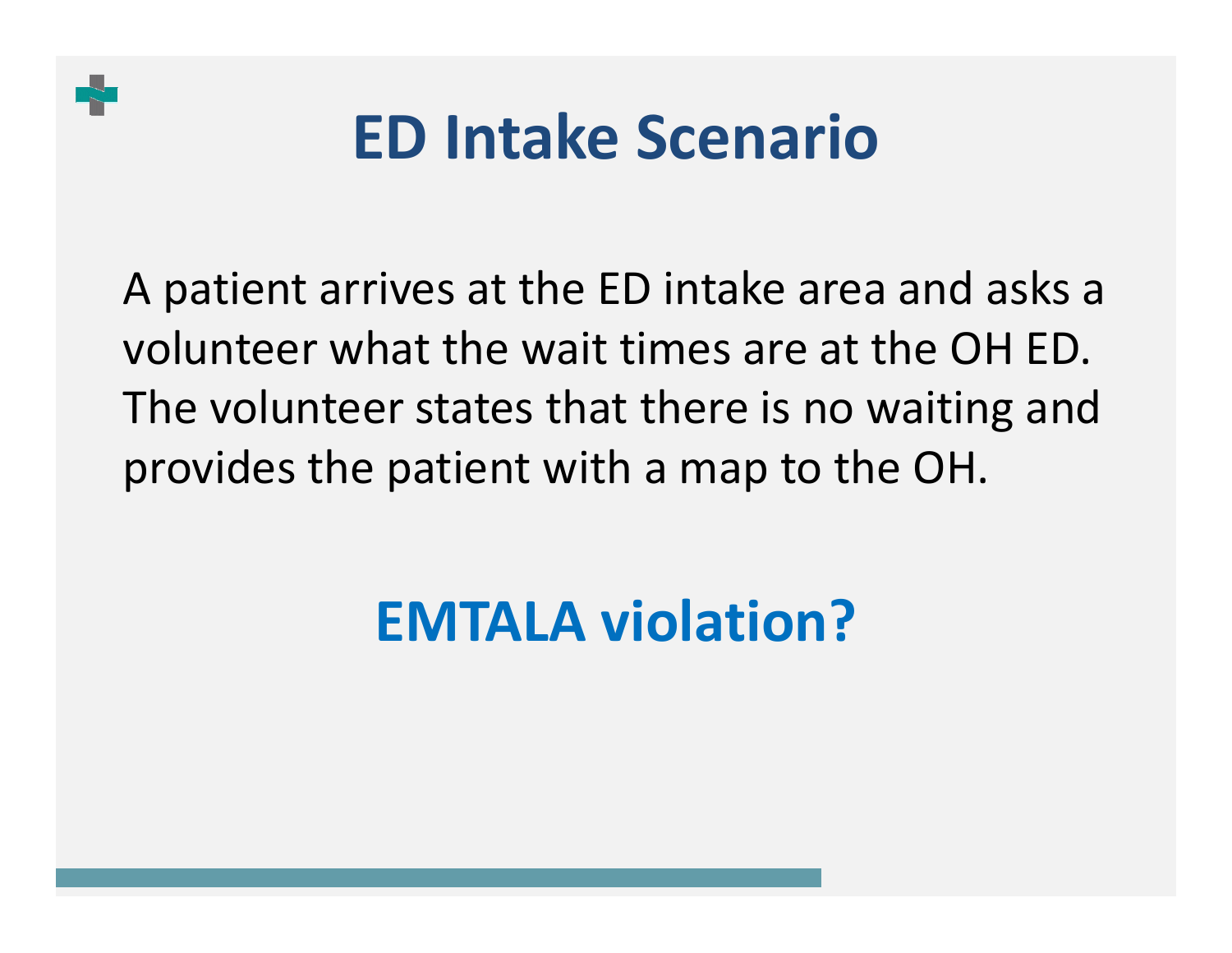

### YES – an EMTALA violation has occurred

### The patient was not provided a medical screening exam at NH ED.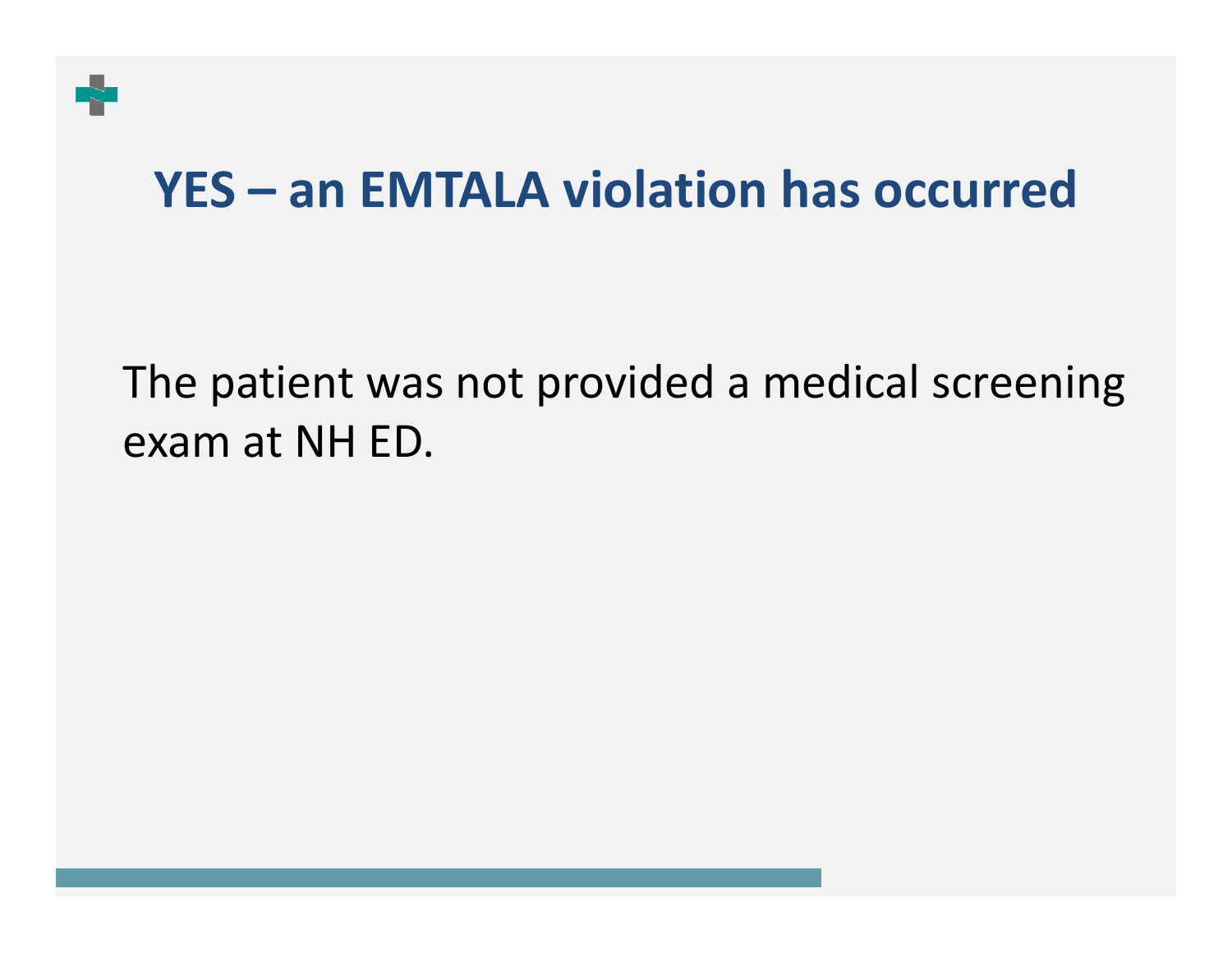

### Urgent Care Scenario

A woman arrives at ED N and states that she has sprained her ankle. She goes on to explain that she likely does not require the services of an emergency department. The volunteer inquires about her insurance status. After finding out that the patient has premium private insurance, the volunteer refers her to Medac.

### EMTALA violation?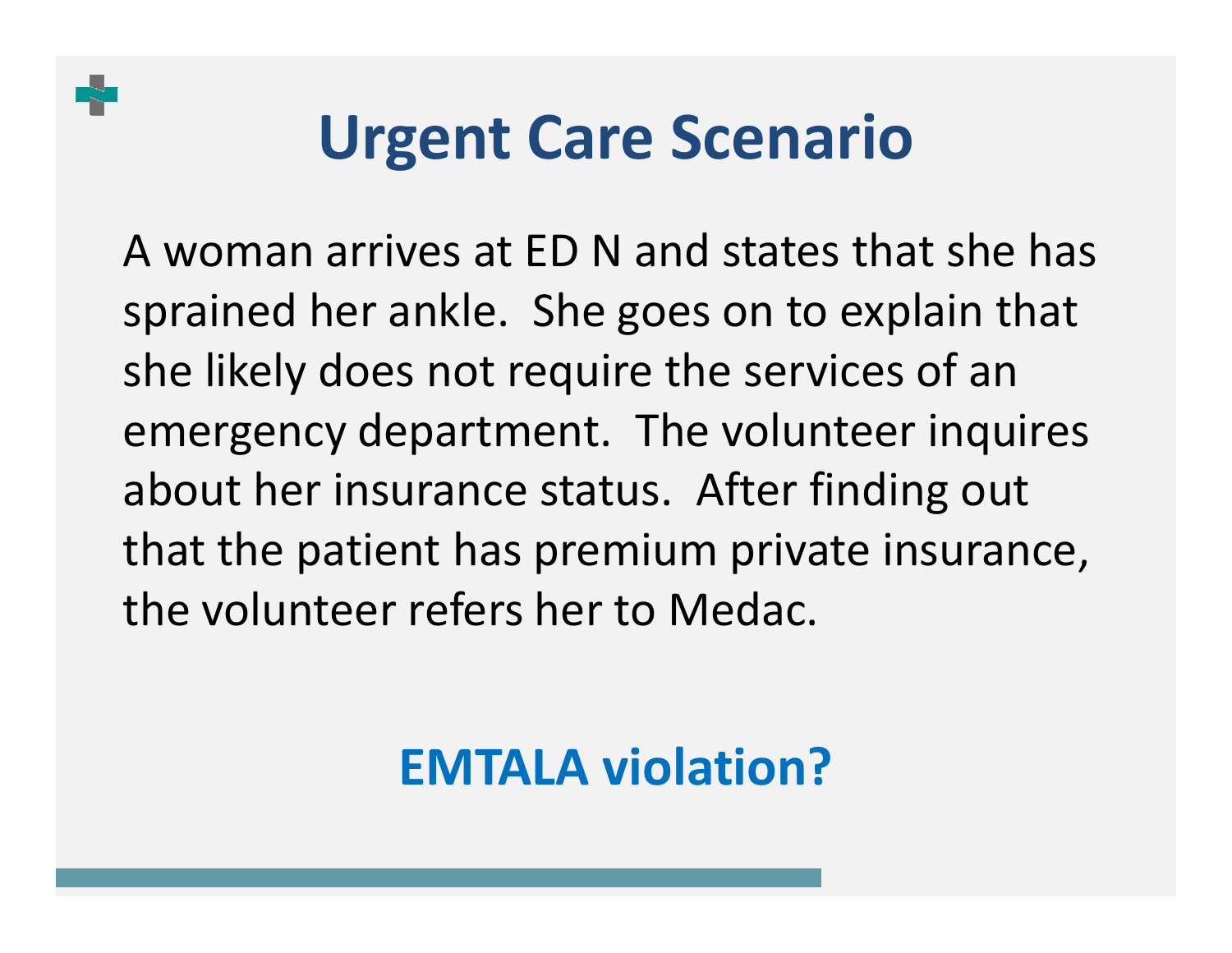

### YES – an EMTALA violation has occurred

The volunteer inappropriately discussed the patient's insurance/financial status before the medical screening exam was completed. Then, no medical screening was offered.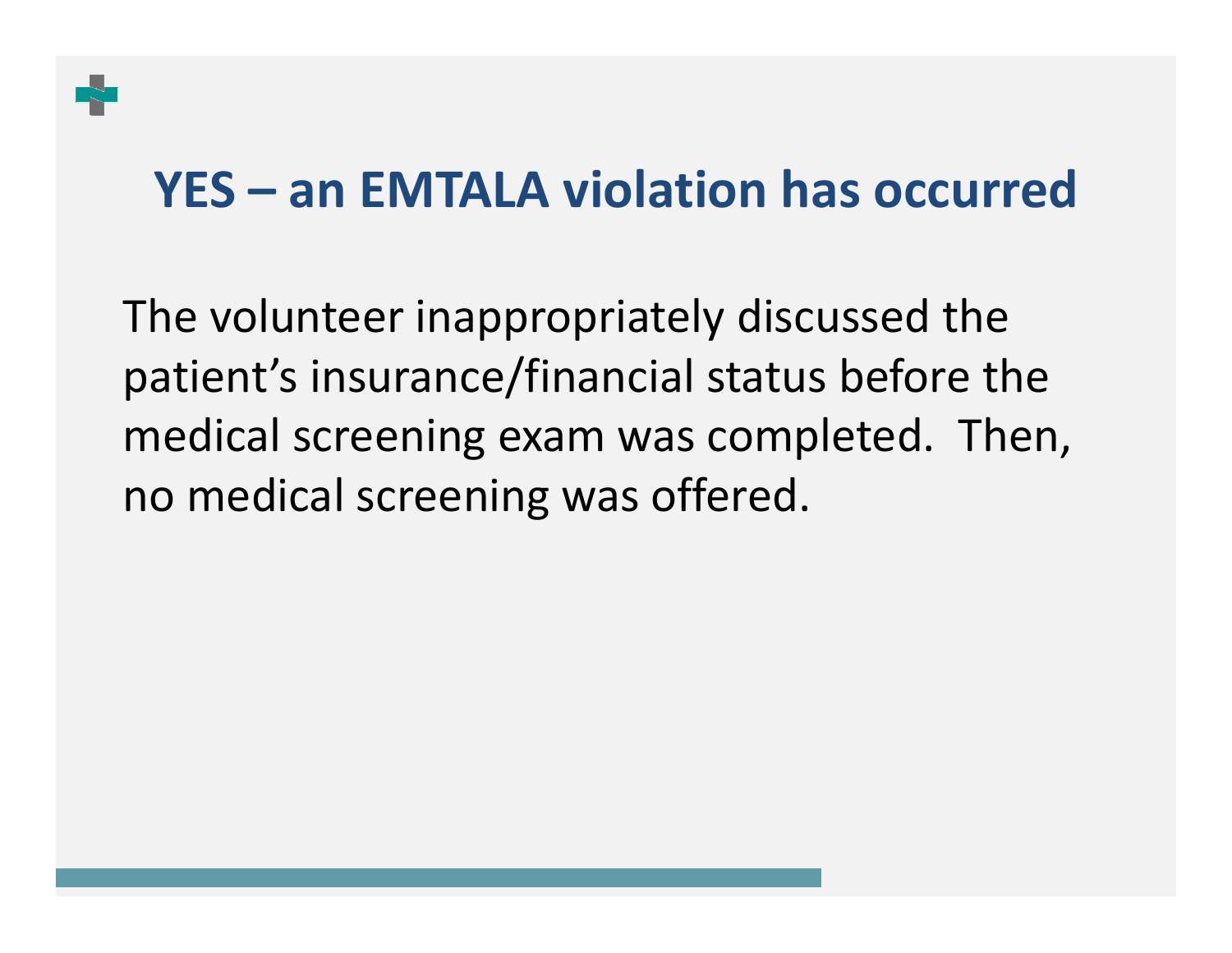

#### Thank you for reading EMTALA: What You Need to Know.

To complete this learning activity:

- \* Add your printed name and signature to the sign-in sheet
- \* Take the 5-item post test and submit to Volunteer Services leadership

A HUGE thank you from the ED leadership team & staff foryour commitment to our department and theinvaluable contributions you make every day!